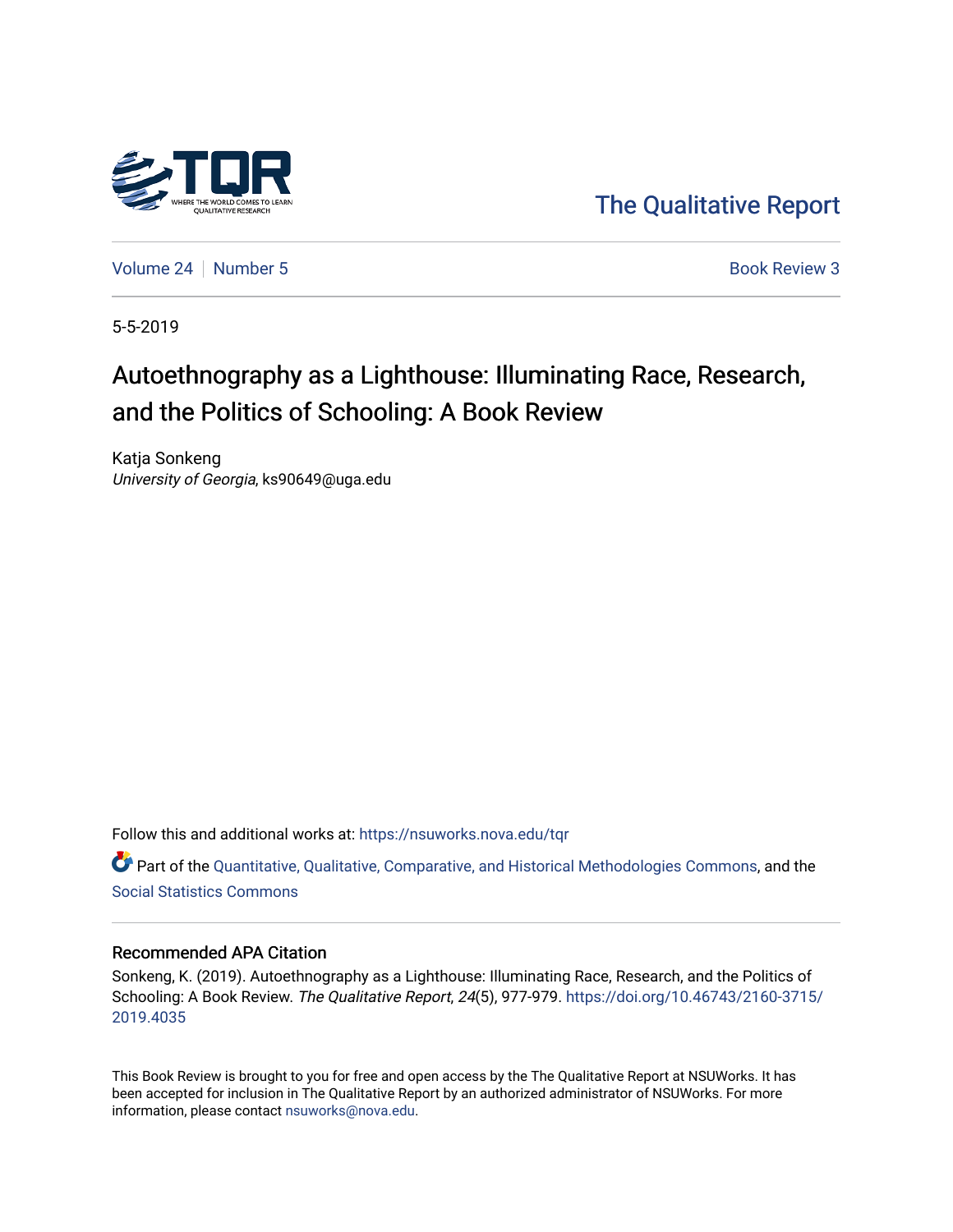# **Qualitative Research Graduate Certificate** Indulge in Culture Exclusively Online . 18 Credits **LEARN MORE**

### Autoethnography as a Lighthouse: Illuminating Race, Research, and the Politics of Schooling: A Book Review

#### Abstract

What do a lighthouse and an autoethnography have in common? Whether symbolically or literally, both elements seek to help to navigate through rough waters by providing warnings and guidance. Using this powerful analogy, the editors Stephen Hancock, Ayana Allen, and Chance W. Lewis (2015) crafted a powerful narrative, titled Autoethnography as a Lighthouse: Illuminating Race, Research, and the Politics of Schooling as a volume in the book series Contemporary Perspectives on Access, Equity, and Achievement, edited by Chance W. Lewis and published by Information Age. As poignantly stated right at the beginning of the introductory chapter, the primary aim of this collective work is to "move from invisibility to visibility and silence to voice" (Hancock, Allen, & Lewis, 2015, p. 3). Ultimately, this book attempts to lend voice to often marginalized and "othered" scholars who conduct autoethnographic research from a racial, gendered, and critical theoretical framework, which is the so-called culturalized autoethnography. Equally important, however, this edited volume aims to serve as a lighthouse to the readers—illuminating pathways through which readers might navigate more knowledgeably and consciously through the deeply entangled intersections of race, research, and school politics.

#### Keywords

Critical Autoethnography, Lighthouse, Intersectionality, Lived Experiences

#### Creative Commons License



This work is licensed under a [Creative Commons Attribution-Noncommercial-Share Alike 4.0 International](https://creativecommons.org/licenses/by-nc-sa/4.0/)  [License](https://creativecommons.org/licenses/by-nc-sa/4.0/).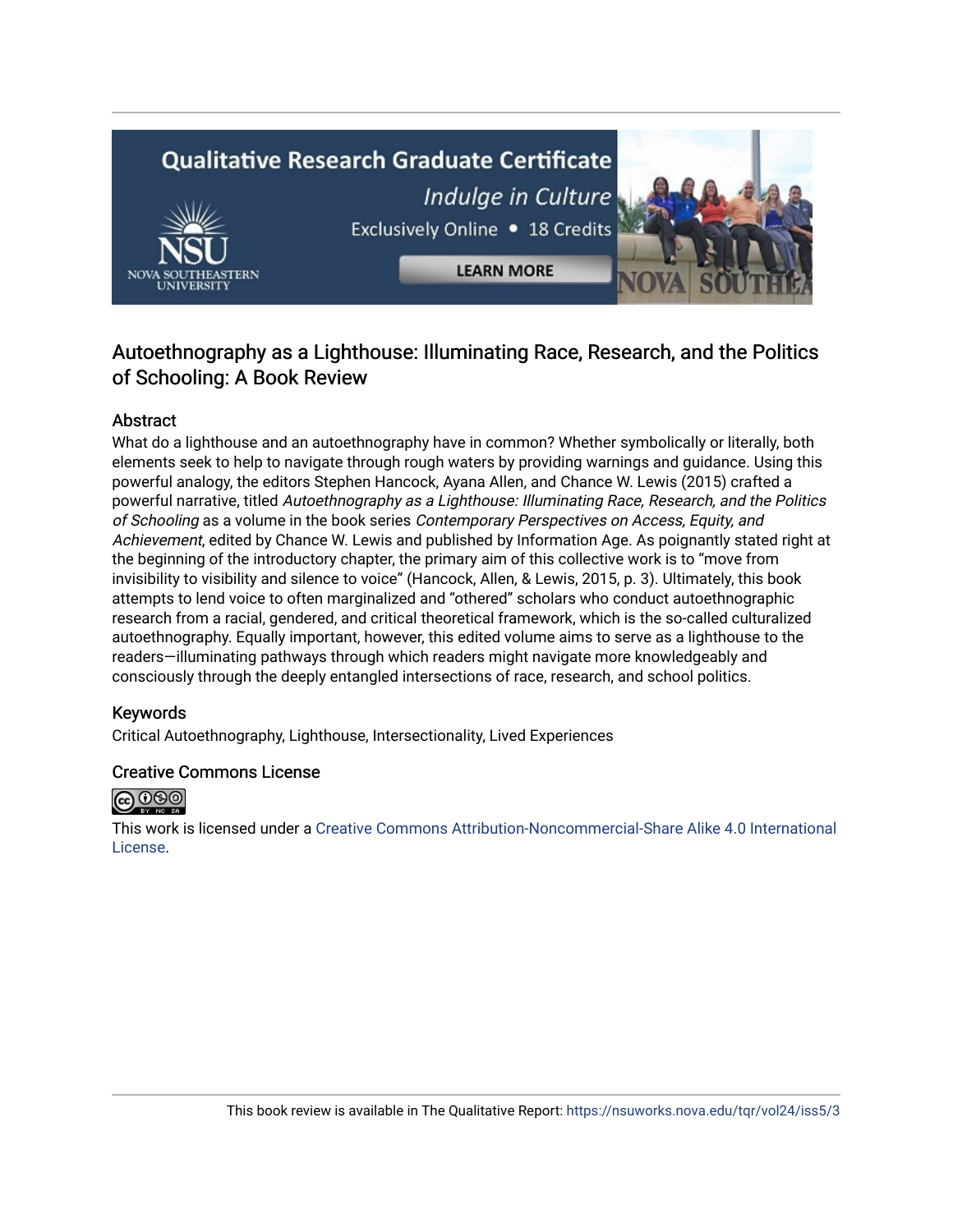

## **Autoethnography as a Lighthouse: Illuminating Race, Research, and the Politics of Schooling: A Book Review**

Katja Sonkeng University of Georgia, Athens, Georgia, USA

*What do a lighthouse and an autoethnography have in common? Whether symbolically or literally, both elements seek to help to navigate through rough waters by providing warnings and guidance. Using this powerful analogy, the editors Stephen Hancock, Ayana Allen, and Chance W. Lewis (2015) crafted a powerful narrative, titled Autoethnography as a Lighthouse: Illuminating Race, Research, and the Politics of Schooling as a volume in the book series Contemporary Perspectives on Access, Equity, and Achievement, edited by Chance W. Lewis and published by Information Age. As poignantly stated right at the beginning of the introductory chapter, the primary aim of this collective work is to "move from invisibility to visibility and silence to voice" (Hancock, Allen, & Lewis, 2015, p. 3). Ultimately, this book attempts to lend voice to often marginalized and "othered" scholars who conduct autoethnographic research from a racial, gendered, and critical theoretical framework, which is the socalled culturalized autoethnography. Equally important, however, this edited volume aims to serve as a lighthouse to the readers—illuminating pathways through which readers might navigate more knowledgeably and consciously through the deeply entangled intersections of race, research, and school politics. Keywords: Critical Autoethnography, Lighthouse, Intersectionality, Lived Experiences*

What do a lighthouse and an autoethnography have in common? Whether symbolically or literally, both elements seek to help to navigate through rough waters by providing warnings and guidance. Using this powerful analogy, the editors Stephen Hancock, Ayana Allen, and Chance W. Lewis (2015) crafted a powerful narrative, titled *Autoethnography as a Lighthouse: Illuminating Race, Research, and the Politics of Schooling* as a volume in the book series *Contemporary Perspectives on Access, Equity, and Achievement*, edited by Chance W. Lewis and published by Information Age. As poignantly stated right at the beginning of the introductory chapter, the primary aim of this collective work is to "move from invisibility to visibility and silence to voice" (Hancock & Allen, 2015, p. 3). To accomplish this, the authors deemed autoethnography as the most effective methodology to not only identify but also dismantle traditional barriers that keep diverse epistemologies from being heard and seen by a wide audience. Ultimately, this book attempts to lend voice to often marginalized and "othered" scholars who conduct autoethnographic research from a racial, gendered, and critical theoretical framework, which is the so-called culturalized autoethnography. Equally important, however, this edited volume aims to serve as a lighthouse to the readers—illuminating pathways through which readers might navigate more knowledgeably and consciously through the deeply entangled intersections of race, research, and school politics.

Hence, the authors took a critical look at each of the ten chapters that were contributed by a diverse group of scholars on a variety of areas, specifically to get a better understanding on how autoethnographic research is deeply intertwined and tied to culture significance and the "bigger picture" as well as personal revelations. Emerging themes pertaining to cultural patterns and conceptual understanding in autoethnographies from the chapters were identity,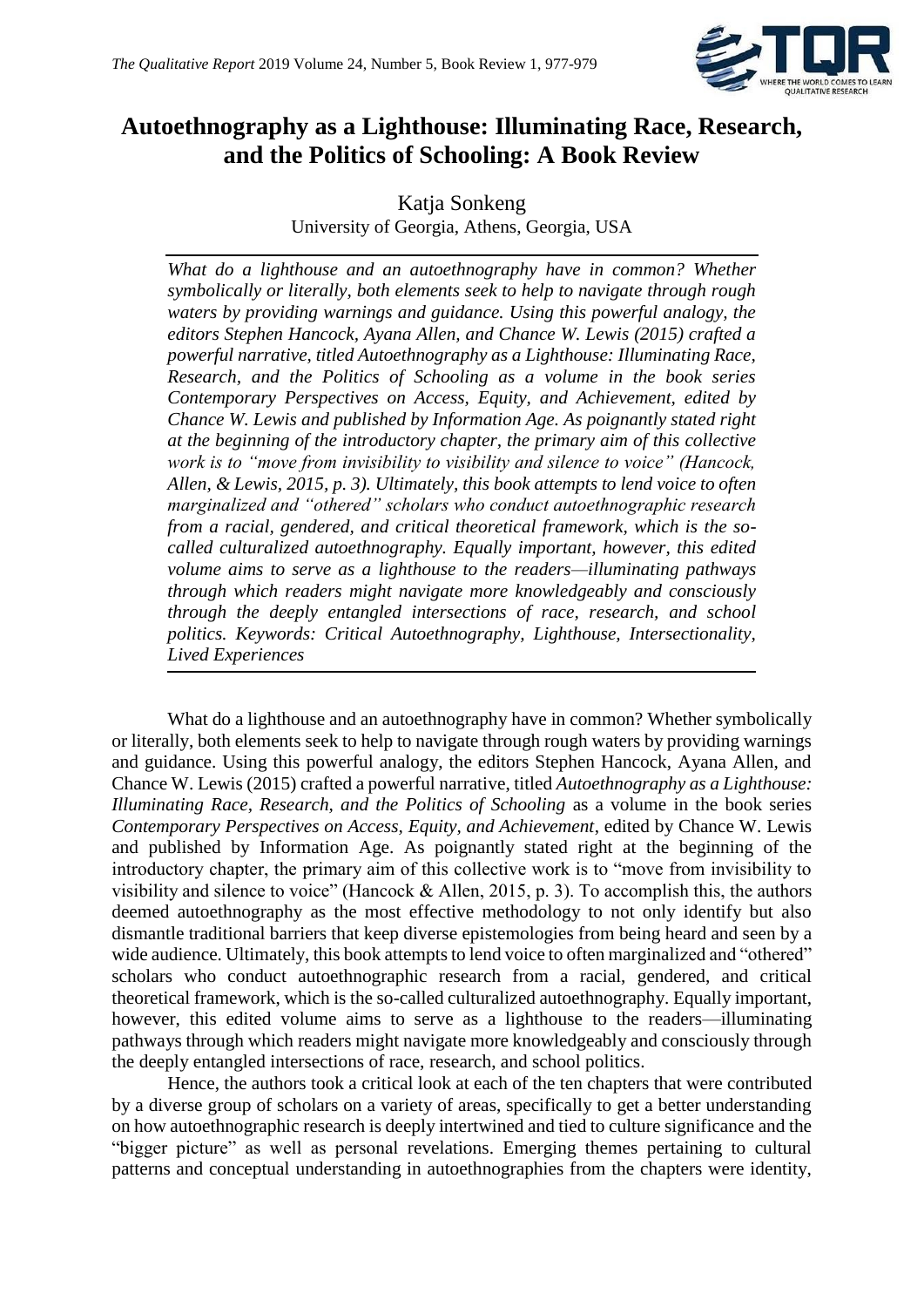racism, and critical storying, which the editors dubbed as "common threads" (Hancock  $\&$ , Allen, 2015, p. 5). Agreeing with the editors, I believe the element of critical storying appears to be the most enthralling method. Not only does it help readers to understand the nuanced lived experiences of individuals, it also exposes the often invisible yet dominant forms of micro-aggressions that continuously dehumanize individuals from targeted and marginalized groups.

The book is divided into three parts: Illuminating racialized inquiry through autoethnography, Voicing of the silenced through autoethnography, and Investigating identities in schools through autoethnographic lenses. Each chapter within the sections highlights a particular critical theoretical framework applied in exemplary stories. For instance, chapter one on "your inquiry is not like mine" contributed by Stephen Hancock (2015) zooms into constructivism, narrative and teacher research (pp. 11-24). Similarly, contributor Lisa R. Merriweather (2015) employs critical race theory in chapter three titled "Autoethnography as Counter Narrative" to debunk myths in the academy from an African American female perspective (pp. 47-66).

One of the book's most significant contributions to the current body of literature is its emphasis on the overlapping concept of race and culture as undeniable influences in the conduct of autoethnographic research. More precisely, the introductory chapter of the editors states the following: "The significance of this book can be grafted from its attention to new ways of thinking about doing research…Burdell and Swadener (1999) contend that autoethnography should interrogate the subjective nature and question master narratives and empirical assumptions" (Hancock & Allen, 2015, p. 4).

So did the authors of this book interrogate the dominant ideology on how it permeates autoethnographic inquiry and interpretation? According to the editors, very much so. After having carefully read the volume, I tend to agree with their assessment that all chapters are situated "in socio-cultural and socio-historical contexts and purposes to humanize the research milieu through radicalized, gendered, and social justice concepts" (Hancock & Allen, p. 4). What stood out to me the most, however, was the overarching theme of the lighthouse and autoethnography as a tool to illuminate pathways to provide guidance to readers to better grapple with the deeply interwoven intersectionality of race, identity, research, the educational system, as well as gender, which is often rejected due to its innate discomfort and threat to privileges.

Based on this brief review, I found the book insightful and eye-opening, discussing theories and methods on how to remove barriers to marginalized scholars' visibility and voice through stories. Ultimately, this is the strength of autoethnography that always intrigued me and captured my full attention. The editors did an excellent job in integrating and connecting the chapters to one another through the introductory words that indicated emerging themes from chapters that were called "common threads" and the closing chapter that looked into implications of autoethnographic research for access to equity and achievement. My only criticism would be related to the potential overload of theoretical frameworks discussed within the brevity of 187 pages.

All in all, this book is extremely valuable for scholars, helping professionals, and educators ranging from kindergarten through K-12 to higher education, as it provides an intimate glimpse into the lived experiences of those that are often seen as "others" or not even seen at all. In a nutshell: "When equitable access to emancipatory narrative is granted to culturalized others, traditional mainstream narratives will no longer solely shape ideology" (Allen, Hancock, & Lewis, 2015, p. 181).